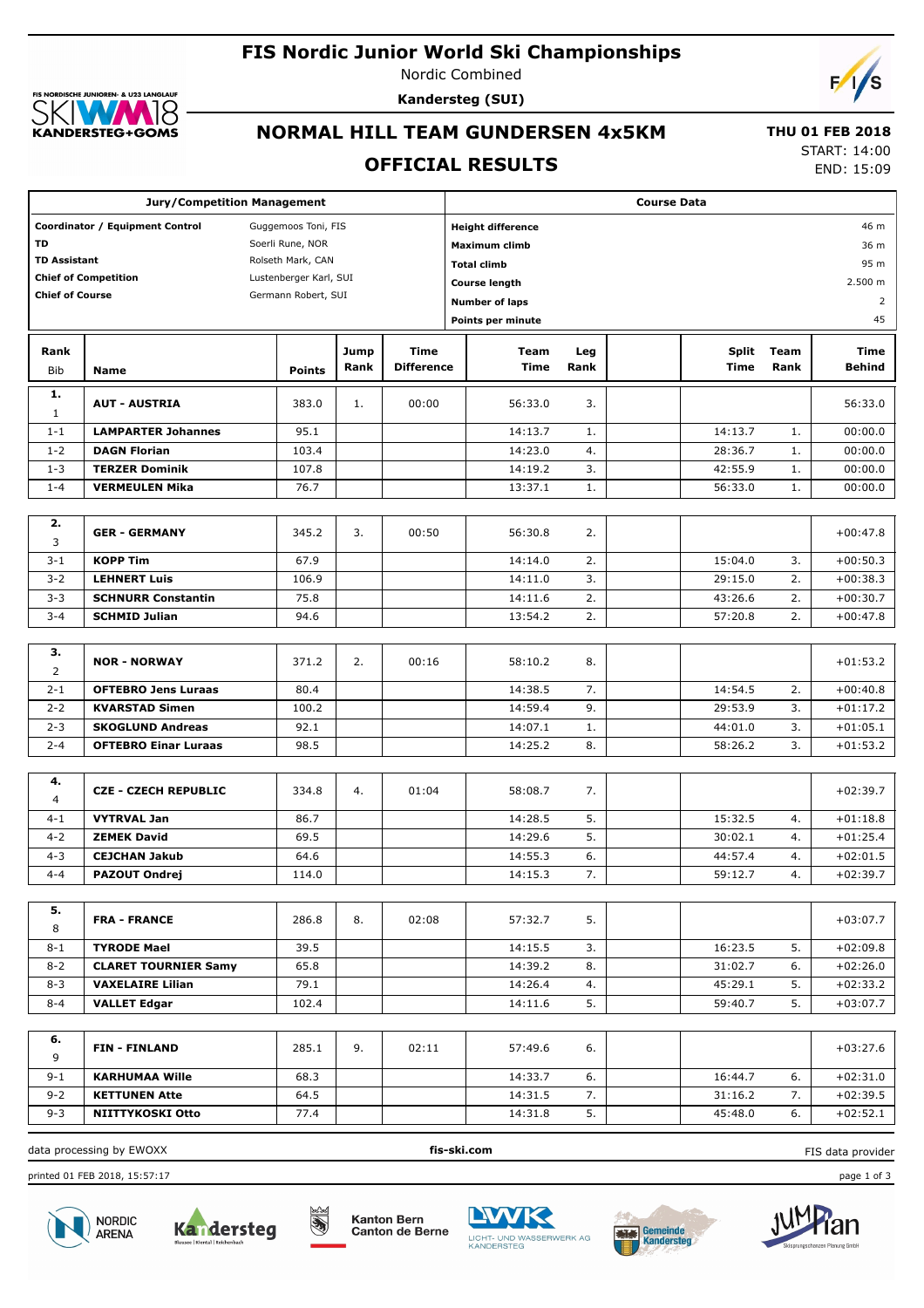## **FIS Nordic Junior World Ski Championships**



Nordic Combined **Kandersteg (SUI)**



# **NORMAL HILL TEAM GUNDERSEN 4x5KM**

#### **THU 01 FEB 2018**

|                    |                                    |               |              |                                  | <b>OFFICIAL RESULTS</b>    |             |                             |              | <b>START: 14:00</b><br>END: 15:09 |
|--------------------|------------------------------------|---------------|--------------|----------------------------------|----------------------------|-------------|-----------------------------|--------------|-----------------------------------|
| Rank<br><b>Bib</b> | <b>Name</b>                        | <b>Points</b> | Jump<br>Rank | <b>Time</b><br><b>Difference</b> | <b>Team</b><br><b>Time</b> | Leg<br>Rank | <b>Split</b><br><b>Time</b> | Team<br>Rank | Time<br><b>Behind</b>             |
| $9 - 4$            | <b>KARHUMAA Waltteri</b>           | 74.9          |              |                                  | 14:12.6                    | 6.          | 60:00.6                     | 6.           | $+03:27.6$                        |
| 7.<br>11           | <b>USA - UNITED STATES OF AMEI</b> | 258.4         | 11.          | 02:46                            | 57:23.4                    | 4.          |                             |              | $+03:36.4$                        |
| $11 - 1$           | <b>LOOMIS Ben</b>                  | 107.1         |              |                                  | 14:23.8                    | 4.          | 17:09.8                     | 7.           | $+02:56.1$                        |
| $11 - 2$           | <b>SCHUMANN Stephen</b>            | 69.5          |              |                                  | 13:41.1                    | 1.          | 30:50.9                     | 5.           | $+02:14.2$                        |
| $11-3$             | <b>HOEFLER Tucker</b>              | 35.8          |              |                                  | 15:08.5                    | 9.          | 45:59.4                     | 7.           | $+03:03.5$                        |
| $11 - 4$           | <b>SHUMATE Jared</b>               | 46.0          |              |                                  | 14:10.0                    | 3.          | 60:09.4                     | 7.           | $+03:36.4$                        |
|                    |                                    |               |              |                                  |                            |             |                             |              |                                   |
| 8.<br>10           | <b>JPN - JAPAN</b>                 | 274.4         | 10.          | 02:25                            | 59:14.0                    | 10.         |                             |              | $+05:06.0$                        |
| $10-1$             | <b>YUZE Hibiki</b>                 | 75.8          |              |                                  | 14:56.3                    | 8.          | 17:21.3                     | 8.           | $+03:07.6$                        |
| $10-2$             | <b>KOBAYASHI Sakutaro</b>          | 71.9          |              |                                  | 14:29.7                    | 6.          | 31:51.0                     | 9.           | $+03:14.3$                        |
| $10-3$             | <b>MATSUZAWA Hiroto</b>            | 50.9          |              |                                  | 15:17.0                    | 10.         | 47:08.0                     | 9.           | $+04:12.1$                        |
| $10 - 4$           | <b>KIMURA Yoshihiro</b>            | 75.8          |              |                                  | 14:31.0                    | 9.          | 61:39.0                     | 8.           | $+05:06.0$                        |
|                    |                                    |               |              |                                  |                            |             |                             |              |                                   |
| 9.<br>13           | <b>ITA - ITALY</b>                 | 245.9         | 13.          | 03:03                            | 58:40.2                    | 9.          |                             |              | $+05:10.2$                        |
| $13 - 1$           | <b>SIEFF Mirco</b>                 | 39.8          |              |                                  | 14:58.0                    | 9.          | 18:01.0                     | 11.          | $+03:47.3$                        |
| $13 - 2$           | <b>KOSTNER Aaron</b>               | 80.3          |              |                                  | 13:41.2                    | 2.          | 31:42.2                     | 8.           | $+03:05.5$                        |
| $13 - 3$           | <b>PAROLARI Denis</b>              | 56.5          |              |                                  | 15:01.7                    | 7.          | 46:43.9                     | 8.           | $+03:48.0$                        |
| $13 - 4$           | <b>MARIOTTI Domenico</b>           | 69.3          |              |                                  | 14:59.3                    | 12.         | 61:43.2                     | 9.           | $+05:10.2$                        |
|                    |                                    |               |              |                                  |                            |             |                             |              |                                   |
| 10.<br>5           | <b>SLO - SLOVENIA</b>              | 309.7         | 5.           | 01:38                            | 60:11.2                    | 11.         |                             |              | $+05:16.2$                        |
| $5 - 1$            | <b>MALOVRH Matevz</b>              | 80.0          |              |                                  | 15:43.7                    | 11.         | 17:21.7                     | 9.           | $+03:08.0$                        |

| $5 - 1$ | <b>MALOVRH Matevz</b> | 80.0 |  | 15:43.7 | 11. | 17:21.7 | 9.  | $+03:08.0$ |
|---------|-----------------------|------|--|---------|-----|---------|-----|------------|
| $5 - 2$ | <b>BRECL Gasper</b>   | 65.6 |  | 15:08.8 | 10. | 32:30.5 | 10. | $+03:53.8$ |
| $5 - 3$ | <b>JELEN Ozbej</b>    | 65.0 |  | 15:08.4 | 8.  | 47:38.9 | 10. | $+04:43.0$ |
| $5 - 4$ | <b>VRHOVNIK Vid</b>   | 99.1 |  | 14:10.3 | -4. | 61:49.2 | 10. | $+05:16.2$ |
|         |                       |      |  |         |     |         |     |            |

| 11.<br>12 | <b>RUS - RUSSIA</b>       | 248.4 | 12. | 02:59 | 61:30.2 | 12. |         |     | $+07:56.2$ |
|-----------|---------------------------|-------|-----|-------|---------|-----|---------|-----|------------|
| $12 - 1$  | <b>VLASOV Stepan</b>      | 47.1  |     |       | 15:58.5 | 12. | 18:57.5 | 12. | $+04:43.8$ |
| $12 - 2$  | <b>SHARSHAVIN Vitalii</b> | 57.3  |     |       | 15:24.0 | 11. | 34:21.5 | 12. | $+05:44.8$ |
| $12 - 3$  | <b>MILANIN Aleksandr</b>  | 72.8  |     |       | 15:30.0 | 11. | 49:51.5 | 12. | $+06:55.6$ |
| $12 - 4$  | <b>IVANOV Vitalii</b>     | 71.2  |     |       | 14:37.7 | 10. | 64:29.2 | 11. | $+07:56.2$ |

| 12.<br>6 | <b>POL - POLAND</b>         | 293.2 | 6. | 02:00 | 62:36.1 | 13. |         |     | $+08:03.1$ |
|----------|-----------------------------|-------|----|-------|---------|-----|---------|-----|------------|
| $6 - 1$  | <b>SZCZECHOWICZ Andrzej</b> | 69.6  |    |       | 15:41.2 | 10. | 17:41.2 | 10. | $+03:27.5$ |
| $6 - 2$  | <b>KUDZIA Piotr</b>         | 81.6  |    |       | 16:28.9 | 13. | 34:10.1 | 11. | $+05:33.4$ |
| $6 - 3$  | <b>JAROSZ Mateusz</b>       | 78.5  |    |       | 15:40.1 | 12. | 49:50.2 | 11. | $+06:54.3$ |
| $6 - 4$  | <b>TWARDOSZ Pawel</b>       | 63.5  |    |       | 14:45.9 | 11. | 64:36.1 | 12. | $+08:03.1$ |

| Did not finish |             |       |     |       |  |
|----------------|-------------|-------|-----|-------|--|
| <b>Bib</b>     | <b>Name</b> |       |     |       |  |
|                | Estonia     | 292.9 | . . | 02:00 |  |

data processing by EWOXX **fis-ski.com**

printed 01 FEB 2018, 15:57:17 page 2 of 3





**Kanton Bern** Canton de Berne

İ,







FIS data provider